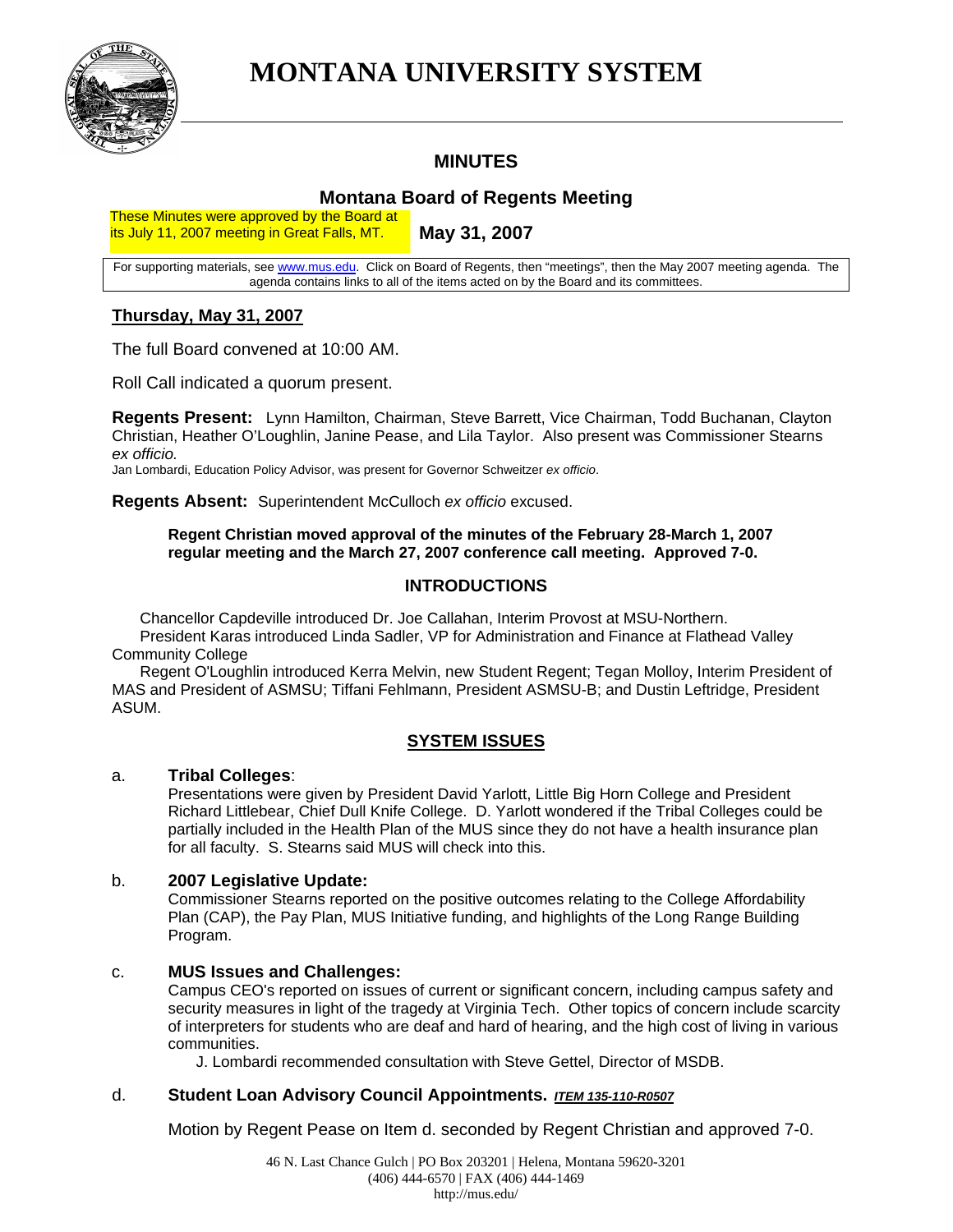## **STUDENT REPORTS**

The following students presented reports

Andrea Helling, former President ASUM, and MAS Tegan Molloy, President ASMSU and Interim President MAS Dustin Leftridge, current President ASUM AJ Hernandez, former President ASMSU-GF Tiffani Fehlmann, President ASMSU-B Roy Tisdell, President ASMCC

The meeting recessed for lunch at 12:15 p.m. and reconvened at 1:15 p.m.

## **SYSTEM ISSUES continued**

#### e. **Strategic Plan (Transferability)**:

Deputy Commissioner Roger Barber and Director Tyler Trevor provided an overview the Transferability and Student Data Initiative. This \$1.5 million initiative focuses on improving the transfer of credit between institutions, increasing access to transfer and student-related information, and enhancing current data warehousing capabilities.

### f. **"Asserting Policy Leadership"** – for Board Leaders and System Executives

Commissioner Stearns reported on the meeting in Boulder, CO. SHEEO (State Higher Education Executive Officers) and the Ford Foundation sponsored the meeting for representatives from 15 states. Regents Morrison-Hamilton, Taylor, and Buchanan attended, along with Commissioner Stearns.

The primary focus was on best practices in the states, particularly in regard to increasing the level of educational attainment throughout the country, to maintain or improve America's educational and economic competitive position.

#### g. **Western Undergraduate Exchange (WUE) Program.**

 Commissioner Stearns gave a brief overview of enrollment trends in the Western Undergraduate Exchange (WUE) program. She emphasized the importance of including the examination of WUE enrollment policies and practices in system planning activities.

## **COMMITTEE REPORTS AND ACTION**

## **WORKFORCE DEVELOPMENT**

## **ACTION**

#### a. **Montana Healthcare Workforce Advisory Committee** Report and Recommendations. *ITEM 135-108-R0507*

Committee motion by Regent Taylor on six recommendations approved 7-0. The Advisory Committee will continue to advise the Board.

#### b. **Strategic Plan, Workforce Development Measures**.*ITEM 135-109-R0507*

MUS staff Tyler Trevor explained that these measures in the Strategic Plan needed clarification for the campuses and OCHE. Arlene Parisot and he reviewed the issues with the Two-year Council prior to this recommendation to the Board.

Committee motion by Regent Taylor approved 7-0.

#### **INFORMATION**

#### **Perkins State Plan Summary**.

 Commissioner Stearns reported that Arlene Parisot submitted the one-year transition Perkins Plan to the Department of Education in early May. Under A. Parisot's direction, stakeholders will complete the work on the long-range 5-year plan for Montana's career and technical education with Perkins federal funds during the coming year.

## **ACADEMIC and STUDENT AFFAIRS**

## **ACTION**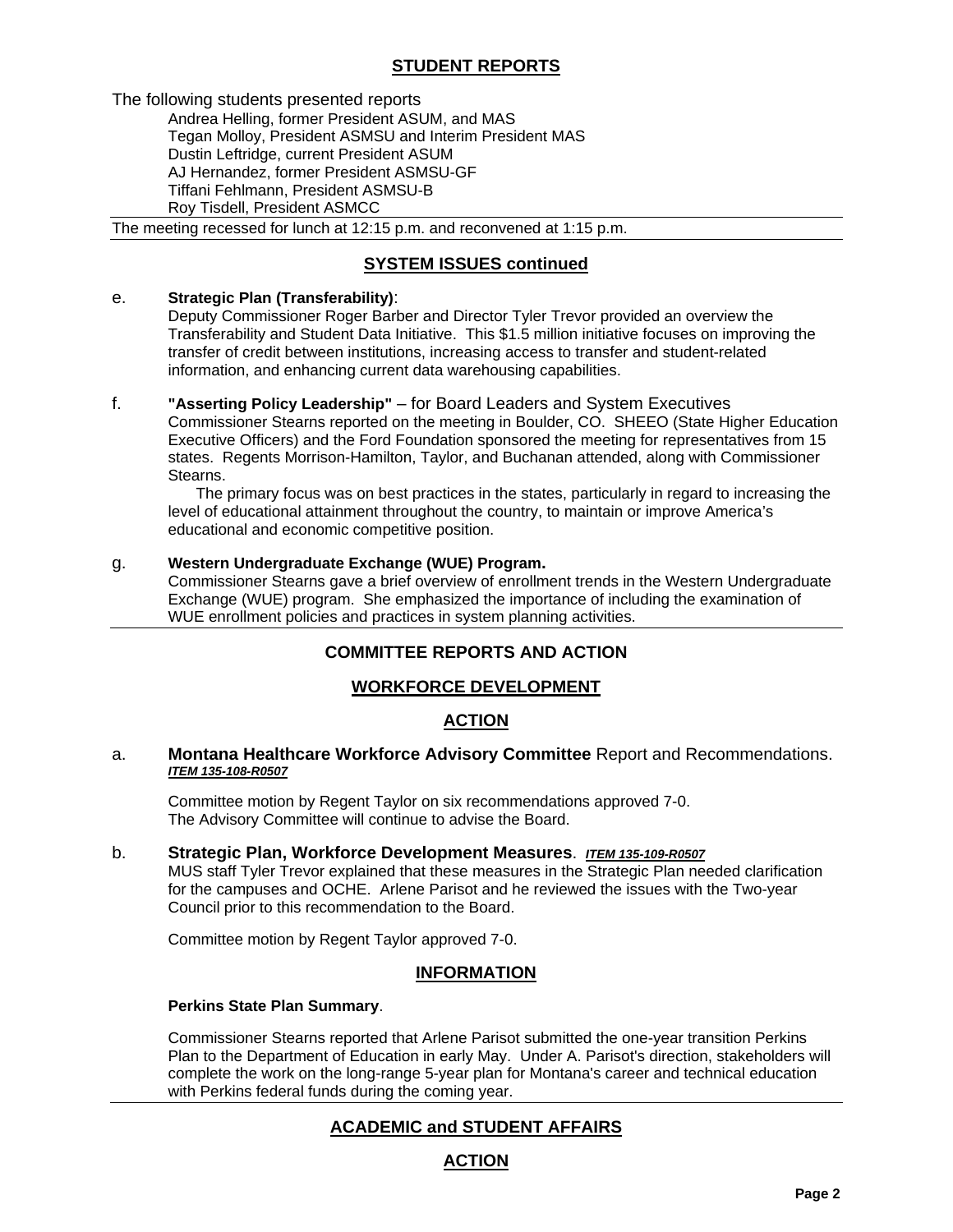#### a. **Revisions to Board of Regents' Policy 301.3, Admissions Requirements; Graduate Students**. *ITEM 135-101-R0507*

Committee motion by Regent Hamilton approved 7-0.

#### b. **Revisions to Board of Regents' Policy 303.1, Curriculum Proposals**. *ITEM 135-102-R0507*

Committee motion by Regent Hamilton approved 7-0

#### c. **Pilot Program for Suspended Students**, UM-Missoula. *ITEM 135-103-R0507*

Committee motion by Regent Hamilton approved 7-0.

#### d. **Change in the Model Curriculum for Practical Nursing Programs**. *ITEM 135-104-R0507*

Committee motion by Regent Hamilton approved 7-0.

#### e. **New and Revised Policies on Research and Conflict of Interest**. *ITEM 135-105-R0507*

Committee motion by Regent Hamilton to approve new Policy 401, and Policy 401.2 amended to remove the provision on voluntary assignment approved 7-0.

#### f. **Program Exceptions to Board of Regents' Policy 301.12, Undergraduate Degree Requirements: Associate Degrees and Certificates of Applied Science**. *ITEM 135-106-R0507*

Committee Motion by Regent Hamilton to table the exception for Dawson Community College for further study approved 7-0.

Committee motion by Regent Hamilton to approve balance of item f. approved 7-0.

#### g. **Revisions to Policy 301.16, Writing Proficiency**. *ITEM 135-111-R0507*

Committee motion by Regent Hamilton approved 7-0.

#### Level II Items

h. **Option in Inequality and Social Justice**, UM-Missoula. *ITEM 134-1001-R0107*

Committee motion by Regent Hamilton approved 7-0.

- i. **Osher Lifelong Learning Institute**, UM-Missoula. *ITEM 134-1003-R0307*
- j. **Associate of Applied Science Degree in Web Development and Administration**, Montana Tech of UM College of Technology.*ITEM 134-1503-R0307*
- k. **Bachelor of Arts Degree in Music Technology**, MSU-Bozeman. *ITEM 134-2010-R0307*
- l. **Certificate of Applied Science and Associate of Applied Science Degree in Carpentry Technology**, MSU-Northern. *ITEM 134-2802-R0307*

Committee motion by Regent Hamilton on items i., j., k., and l. approved 7-0.

m. **Associate of Applied Science Degree in Surgical Technology**, MSU-Great Falls College of Technology. *ITEM 134-2852-R0307*

Committee motion by Regent Hamilton approved 7-0.

n. **Associate of Applied Science Degree in Auto Body Repair & Refinishing**, MSU-Great Falls College of Technology. *ITEM 134-2857-R0307*

Committee motion by Regent Hamilton approved 7-0.

#### **INFORMATION**

#### a. **Possible recommendation on Policy 940.29, Post-Baccalaureate Tuition.**

The Board directed the Commissioner's Office to prepare a policy amendment for the May 2009 meeting reflecting the recommended changes in this item.

b. **Higher Education Center in Hamilton, Montana** – UM-Missoula.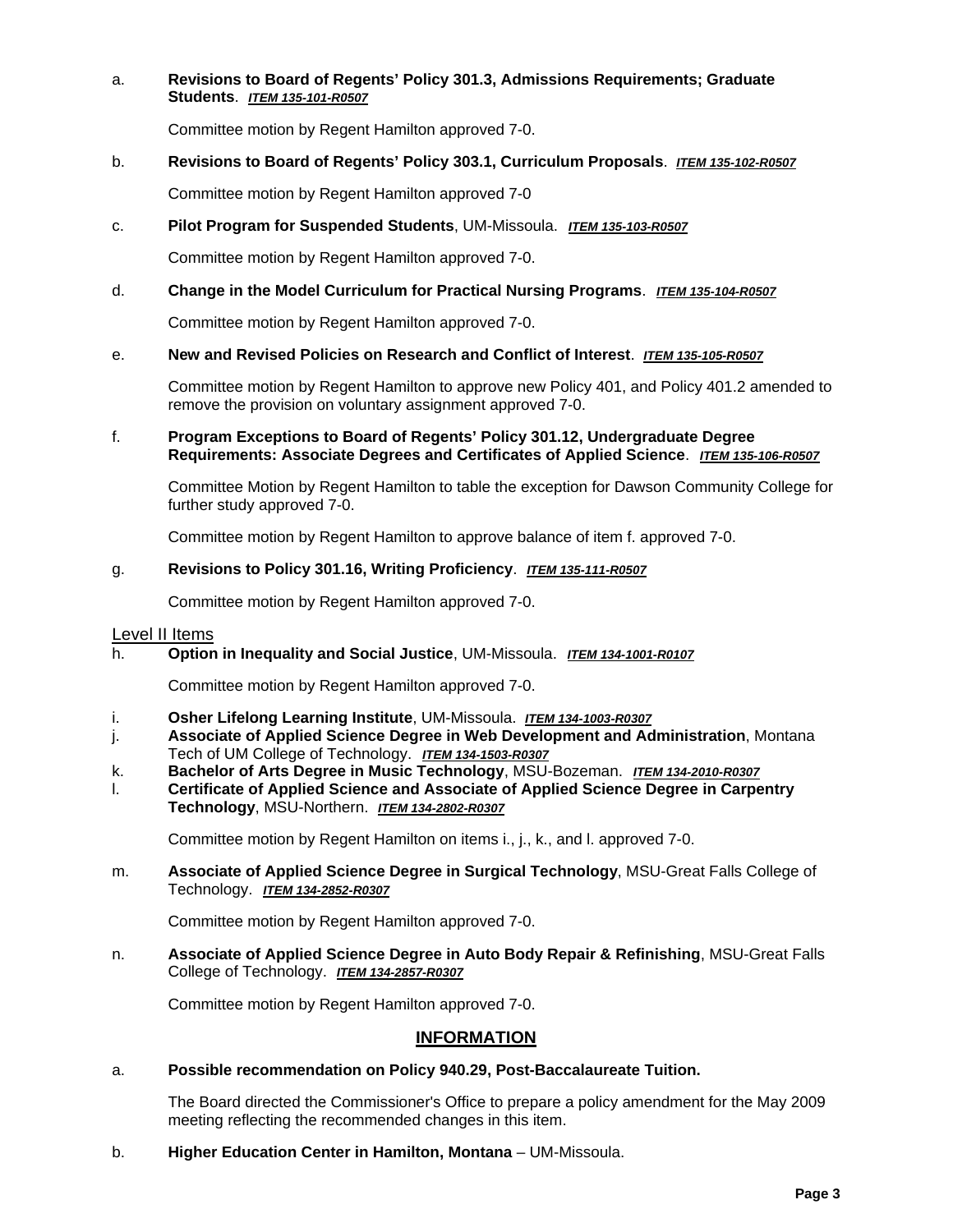- UM will present this proposal and current needs assessment to the NWCCU (Northwest Conference on Colleges and Universities).
- UM has contacted local school administrators re: dual credit courses.
- The original Ravalli County needs assessment prepared by UM was amended to reflect it was conducted in 2006 and not 2007.
- This does not compete with the Bitterroot Valley Community College proposal, but is complementary, in the opinion of The University of Montana.

#### Speaking on behalf of this item:

Frank Laurence, who will assume a leadership role in this effort for UM.

#### c. **Distance Education Initiative**.

Information on possible benefits of membership in Internet Course Exchange (ICE) through WICHE was presented. Other issues discussed were:

- New URL address for the Montana University System: http://mus.edu/.
- New site for on-line general education core: http://mus.edu/online/.
- Legislative funding of distance education initiation of \$900,000/biennium to be used as follows:
	- $\triangleright$  Development of new online courses in high demand areas est \$100K
	- $\triangleright$  Assist in developing online learning outcomes assessment est \$25K
	- $\triangleright$  Strengthen student support and online advising system est \$100K
	- $\triangleright$  Develop online application, records, financial aid processes est \$75K
	- Single home campus tuition & fee statements for all online courses est \$75K
	- $\triangleright$  Expand the MUS online gateway to the campuses and facilitate provision of central course management system for all campuses – est \$450K
- Deliverables desired for the Legislative education and government interim committee include:
	- $\triangleright$  Increase number of online students by 10% per year
	- Develop approximately 60 new online courses for delivery
	- $\triangleright$  Develop new programs and approximately 30 new courses to serve primarily workers in need of career training and employers in need of specially skilled workers
	- ¾ Demonstrate a collaborative approach to utilizing existing courses from multiple campuses to meet new program needs

#### d. **Memorandum on Certificates of 30 credits or less**.

Deputy Commissioner Barber reported on certificates from the following campuses:

- Montana Tech
- Helena College of Technology
- Flathead Valley Community College
- **Miles Community College**

#### e. **Memorandum on program moratoriums and terminations**.

Deputy Commissioner Barber indicated 156 programs had been terminated, 27 placed on moratorium, and 26 consolidated over the past 13 years.

## **CONSENT**

#### **Level I Memorandum.**

Committee motion by Regent Hamilton approved 7-0.

## **ADMINISTRATIVE, BUDGET, AND AUDIT OVERSIGHT**

## **ACTION**

#### a. **FY08 & FY09 Tuition and Fees**.

Tuition and fee increases for the Community Colleges were segregated for separate action. Proposed increases in the Architecture and Theater Arts fees at MSU were withdrawn.

Committee motion by Regent Barrett excepting the Engineering fee at MSU, and the Library Fee at MSU-Billings and amended by Regent O'Loughlin to take the UM Student Fee in the first year as \$3.00 instead of \$2.00 in the first year and \$1.00 in the second year approved 7-0.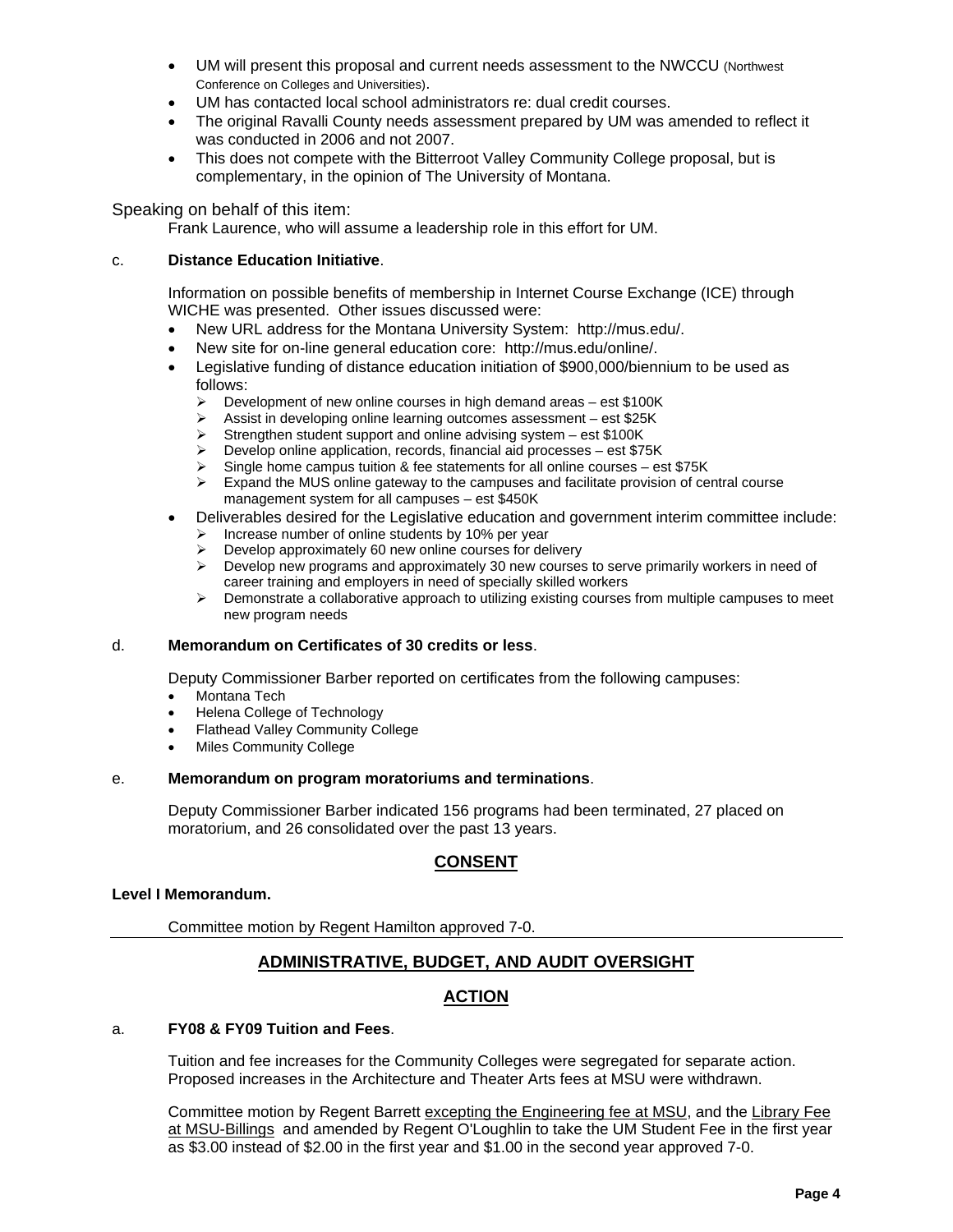Motion by Regent Barrett on the Library Fee at MSU-Billings approved 4-3 with Regents Christian, Hamilton, and O'Loughlin against.

Alicia Esteves, ASMSU Political Action Director spoke in favor of library fee.

Motion by Regent Barrett on MSU Engineering fee defeated 4-3 on a roll call vote with Regents Barrett, Buchanan, and O'Loughlin supporting.

Community College Presidents Cargill, Hicswa, and Karas commented regarding the different funding structure and model for the Community Colleges. Declining enrollment and the inability to increase local tax levies were mentioned as factors making it impossible to agree to a tuition cap. At each of the Community Colleges, the tuition increases were discussed in advance with students.

Motion by Regent Barrett on Community College tuition and fee increases approved 6-0 with Regent Pease abstaining.

#### b. **Revision of Policy 940.13, Tuition Waivers**. *ITEM 135-114-R0507*

Committee motion by Regent Barrett, to accept the revised policy, approved 7-0.

#### c. **Relocation of Soccer Field**, MSU-Billings. *ITEM 135-2701-R0507*

Committee motion by Regent Barrett approved 7-0.

d. **Western Transportation Institute Lease of Property for Cold Regions Transportation Research Facility**, MSU-Bozeman. *ITEM 135-2006-R0507*

Committee motion by Regent Barrett approved 7-0.

e. **Memorandum of Understanding between UM-Missoula and UM Foundation**. *ITEM 135-1019- R0507*

Committee motion by Regent Barrett approved 7-0.

f. **Acquisition of Donated Property from ARCO**, Montana Tech of UM. *ITEM 135-1504-R0507*

Committee motion by Regent Barrett approved 7-0.

g. **Expansion of Project Budget, Washington Grizzly Stadium**, UM-Missoula. *ITEM 135-1017-R0507*

Committee motion by Regent Barrett approved 7-0.

This item does not change the sunset of the student fee, which was implemented as part of the original building proposal.

#### h. **Conversion of Continuing Education Self Support FTE and Associated Tuition Revenues and Expenses to State Support**, MSU-Bozeman. *ITEM 135-2008-R0507*

MSU- Bozeman implemented a conversion of Continuing Education Self-supporting courses to State-supported courses during the Spring semester. The accounting for this change will be completed prior to June 30, 2007.

Committee motion by Regent Barrett approved 7-0.

#### **INFORMATION**

#### a. **Audit Reports**

Clean audit opinions were issued on: PBS TV MSU PBR at UM UM Revenue Bonds Legislative audit regarding Computer Purchasing was discontinued. The auditors determined that the risk was low and further review was unnecessary.

#### b. **Agricultural Review Panel Update**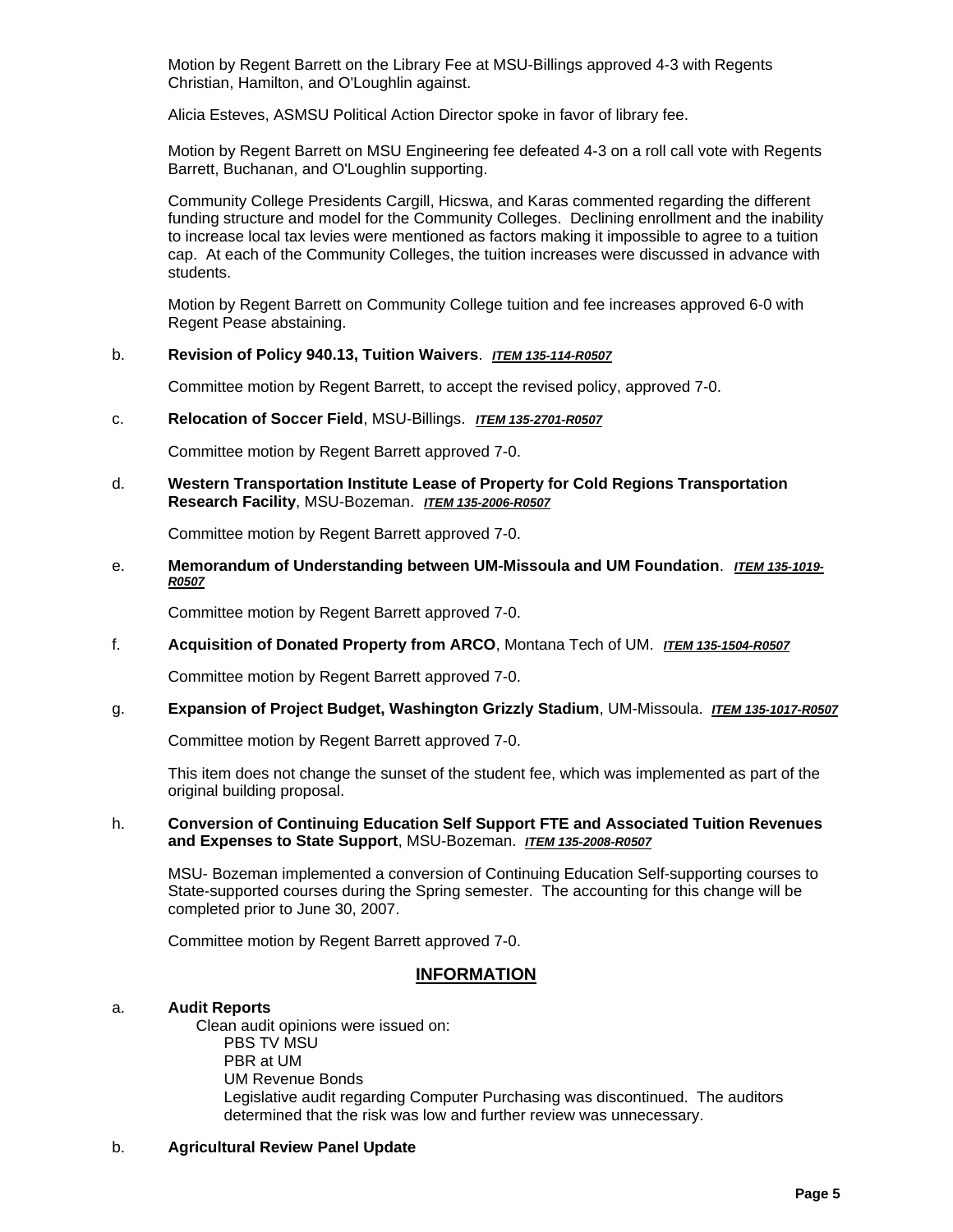Commissioner Stearns indicated that the next step is for OCHE and MSU to describe implementation steps or action plans to address the report's recommendations.

#### c. **Biennial Reversions:**

Reversion methodologies using actual enrollment or three-year average enrollment were debated. Regent Barrett commented on the need to link management projections with actual performance. As a result, a calculation comparing FY05, FY06, and FY07 projections to actual was prepared and reviewed. Without formal action, the Board provided guidance to implement the System Office proposal to calculate reversions using the FY06 and FY07 actual enrollments compared to House Bill 2 budgeted enrollments.

#### d. **Legislative Funding for Campuses:**

Associate Commissioner Mick Robinson reported:

• The campus funding level presented within the Governor's College Affordability Plan to the Board of Regents was approved by the Legislature.

MUS Initiative Funding approved as follows

- Equipment and Technology (OTO) \$ 4,000,000
- Of the \$4 million appropriation for equipment and technology, \$1.75 million must be matched on a oneto-one basis, with non-state funds.
- Workforce Training Program Development (OTO) \$ 1,500,000
- Of the \$1.5 million appropriation, \$700,000 must be matched by no less than one-half the appropriation amount, with non-state funds.
- Research Agencies Equipment (OTO) \$ 1,000,000
- A grant process will be utilized to distribute these equipment dollars to Research Agencies. Scoring priority will be given to the projects that include non-state matching funds.

MUS Funding in excess of proposed Executive Budget approved as follows:

- Community College Assistance (OTO) \$ 450,000/yr
- Agriculture Experiment Stations additional appropriation 50,000/yr
- Yellow Bay Biological Station Whitefish Lake 25,000/yr
- MSU-Northern Water Program Ongoing General Fund support 240,000/yr
- MSU-Bozeman PBS Television Satellite Delivery System (OTO) 400,000
- UM-Missoula—Speech Pathology Program (OTO) 700,000
- MT Tech—Advanced Nursing Workforce Program (OTO) 40,000/yr
- Additional Tribal College Assistance (OTO) 507,000/yr

#### e. **Legislative Funding for System Office:**

Associate Commissioner Robinson reported: MUS Initiative funding approved as follows:

FY2008 FY2009

- Transferability of Student Data (OTO) \$979,099
- Transferability of Student Data (Ongoing) 312,000 \$253,901
- Biennium Total \$1,545,000
- Coordinate & Expand Distance Learning (OTO) 225,000
- Coordinate & Expand Distance Learning (Ongoing) 225,000
- Biennium Total \$900,000

#### f. **Legislative Funding for Long Range Building Program**:

Associate Commissioner Robinson reported:

- State Funding for MUS LRBP approved in the amount of \$77,257,500
- Authority Only for MUS LRBP approved in the amount of \$26,735,000

#### g. **Annual Status Report of Regents Authority Relating to Building Projects**, MSU-Bozeman. *ITEM 135-2009-R0507*

Required report under Policy 1003.7, 2b

h. **Annual Status Report of Regents Authority Relating to Building Projects**, UM-Missoula. *ITEM 135-118-R0507*

Required report under Policy 1003.7, 2b

#### i. **Possible Recommendation on Policy 940.29, Post-Baccalaureate Tuition**.

This item was acted on during the Academic and Student Affairs Committee report.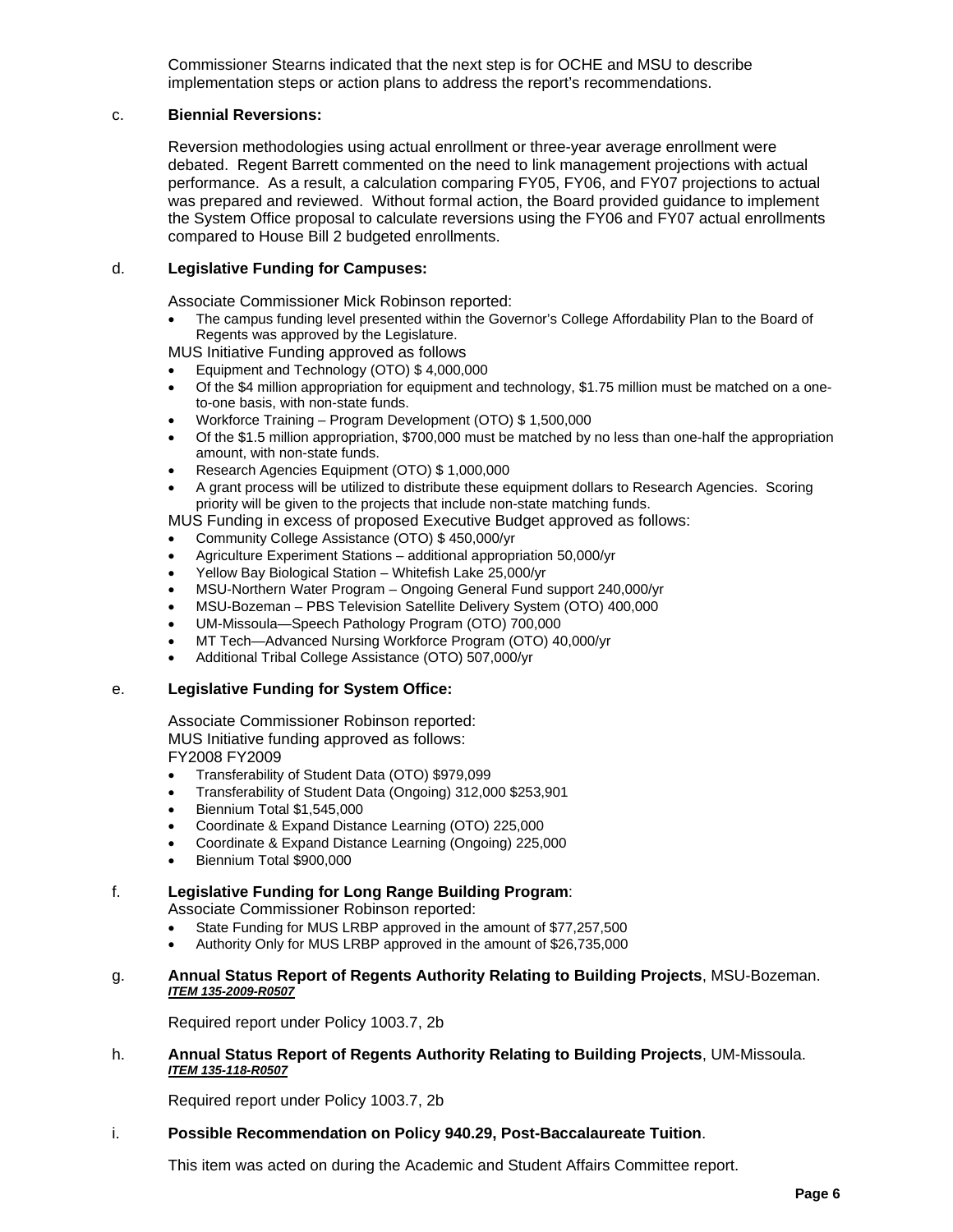## **CONSENT**

- a. **Student Computer Fee Allocation**, MSU-Billings. *ITEM 135-2702-R0507*
- b. **Student Computer Fees Allocation**, Montana Tech of UM. *ITEM 135-1502-R0507*
- c. **Student Computer Fee Employment Allocation**, UM-Missoula. *ITEM 135-1014-R0507*
- d. **Student Computer Fee Equipment Allocation**, UM-Missoula. *ITEM 135-1015-R0507*
- e. **Naming of the Montana Tech Basketball Floor the "Kelvin Sampson Court"**, Montana Tech of UM. *ITEM 135-1503-R0507*
- f. **Painting of Existing Auxiliaries Facilities**, MSU-Bozeman. *ITEM 135-2005-R0507*
- g. **Employee Joint Venture: Donald E. Kiely**, UM-Missoula. *ITEM 135-1002-R0507*
- h. **Employee Joint Venture: John M. Gerdes**, UM-Missoula. *ITEM 135-1016-R0507*
- i. **Employee Joint Venture: Edward Rosenberg**, UM-Missoula. *ITEM 135-1003-R0507*

Committee motion by Regent Barrett approved 7-0.

## **STAFF AND COMPENSATION**

## **ACTION**

**Employee benefits program staffing; Revise Policy 804.1** to allow for an increase of 1.0 FTE (program maximum increases from 4.0 FTE to 5.0 FTE) *ITEM 135-112-R0507*

Committee motion by Regent Christian approved 7-0.

#### **INFORMATION**

#### a. **Continuation of the Insurance Affordability Plan for lower-paid MUS employees**

It was the consensus of the Board to make the Plan a permanent benefit, with adjustments for COLA, and adjustments to income level each year.

#### b. Update on **Recruitment and Retention Task Force** business:

The Task Force will bring recommendations to the September, 2007 meeting.

## **CONSENT**

#### Staff Items

- a. Office of Commissioner of Higher Education. *ITEM 135-100-R0507*. b. UM-Missoula. *ITEM 135-1000-R0507*
- 
- c. UM-Western. *ITEM 135-1600-R0507*
- d. MSU-Billings. *ITEM 135-2700-R0507*
- e. MSU-Northern. *ITEM 134-2800-R0507*
- f. Title of Professor Emeritus of Art: Marilyn C. Bruya; UM-Missoula. *ITEM 135-1004-R0507*
- g. Title of Professor Emeritus of Arts and Humanities: Richard D. Barrett; UM-Missoula. *ITEM 135- 1005-R0507*
- h. Title of Professor Emeritus of Arts and Humanities: Dennis J. O'Donnell; UM-Missoula. *ITEM 135- 1006-R0507.*
- i. Title of Professor Emeritus of Library Sciences: Erling Oelz; UM-Missoula. *ITEM 135-1007-R0507*
- j. Title of Professor Emeritus of Arts and Humanities: Thomas Michael Power; UM-Missoula. *ITEM 135-1008-R0507*
- k. Title of Professor Emeritus of History: Frederick W. Skinner; UM-Missoula *ITEM 134-1011-R0107*
- l. Title of Professor Emeritus of German: Dennis McCormick; UM-Missoula. *ITEM 134-1012-R0107*
- m. Title of Professor Emeritus of Psychology: David A. Strobel; UM-Missoula. *ITEM 135-1013-R0507*
- n. Title of Professor Emeritus of Art: Barney P. Brienza; UM-Western. *ITEM 135-1601-R0507*
- o. Title of Professor Emeritus of Business/Economics: William C. O'Connor; UM-Western. *ITEM 135-1602-R0507*
- p. Title of Professor Emeritus of Architecture: Ferdinand S. Johns; MSU-Bozeman. *ITEM 135-2001- R0507*
- q. Title of Professor Emeritus of Economics: Charles H. Rust; MSU-Bozeman. *ITEM 135-2002-R0507*
- r. Title of Professor Emeritus of Engineering Mechanics: Robert L. Brown; MSU-Bozeman. *ITEM 135-2003-R0507*
- s. Title of Professor Emeritus of Mechanical Engineering: Jay Conant; MSU-Bozeman.